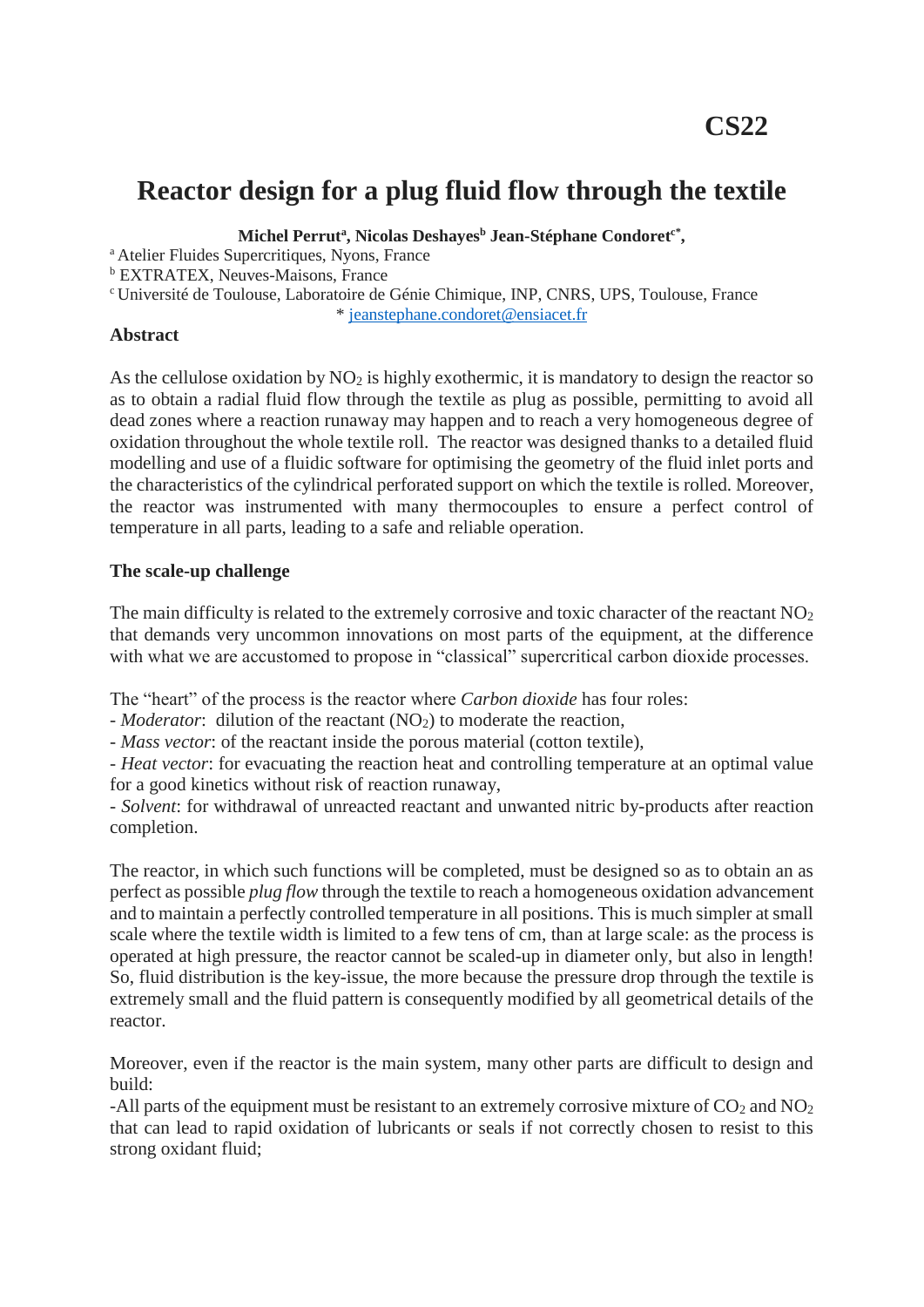- The need for a fluid circulation pump with high flow rate and low pressure head working at high pressure leads us to choose a specific centrifugal pump with the electric motor immersed in the fluid special: no need for shaft seals but special shaft bearings were particular difficult to find;

-Elimination of any NO<sub>2</sub> traces from all gaseous effluents: Several gas contactors filled with soda were designed for warrantying environmental safety in normal exploitation, but also in case of total rapid depressurisation of the equipment on critical situation;

- Another critical point of design is related to cleaning with the drastic rules to avoid any cross contamination between batches (in compliance to cGMP): the equipment must be designed to permit a complete withdrawal of all gas and liquid phases, without any dead volumes that might lead to accumulation of nitric reactants;

- A validated control system is required to ensure a safe and reliable operation, especially temperature control inside the textile roll to prevent any reaction runaway.

# **Reactor design**

The reactor is a cylindrical pressure vessel in which a roll of textile around a shaft is introduced. The fluid percolates the roll radially and the radial flow, oriented from outside to inside the roll has to be plug flow. This means that the *longitudinal* (along z axis) pressure drops of the fluid (outside the roll, inside the roll and inside the shaft) must be negligible in comparison with the radial pressure drop.





### **- Reactor shaft**

So, the textile **T** is rolled onto a shaft **S** between two circular baffles. This shaft S is designed to create a large pressure drop, much higher than the pressure drop through the textile roll, permitting to damper all possible variations along the textile roll. For this purpose, we firstly tried to use a porous sintered metal tube, but we failed to find a metal alloy compatible with NO<sup>2</sup> presenting no risk of alteration and potential contamination of the textile. So, we designed a more complex system consisting in a perforated stainless steel shaft, on which the textile is rolled, and inside which a ceramic multi-tubular pipe is installed. This system has the advantage to present and homogeneous high pressure drop but also, as the radial flow is oriented from outside to inside the roll, to serve as filter for textile fibrils that may be carried by the fluid and may cause hazards when accumulating in some dead-ends with potential oxidation runaway.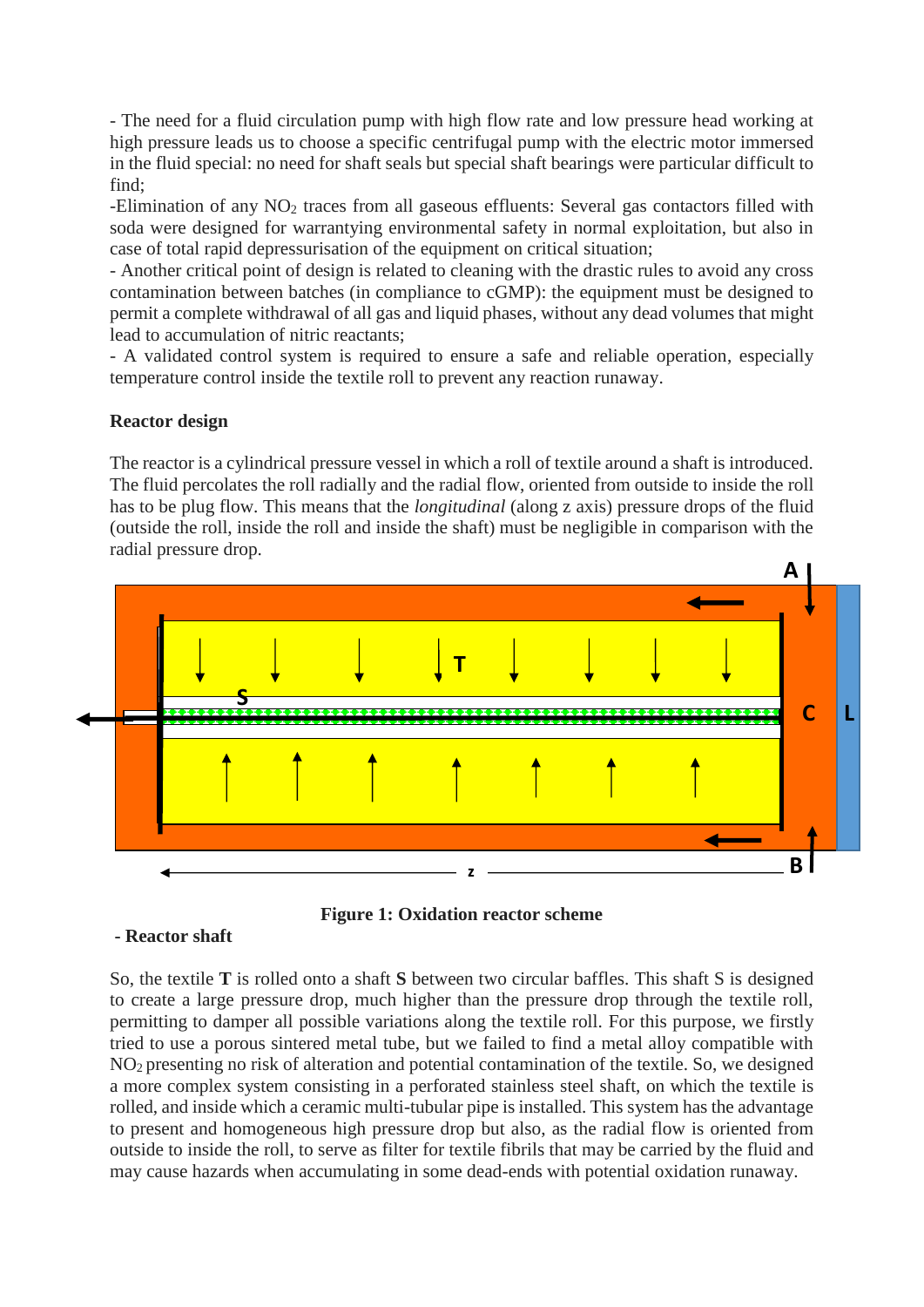Moreover, a rather simple calculation permitted to verify that the pressure drop along the internal tubings of the ceramic pipe remains very low in comparison with the radial pressure drop through the pipe.

### - **Fluid repartition**

As the reactor has to be opened and closed at each batch, the fluid must be introduced through tubings fastened to the cylindrical part of the reactor, not through the lid **L** that shall remain easily moveable. The fluid is fed by two inlets (**A - B**) in opposite position and a specific geometry was studied to warranty a good fluid repartition whatever is the angle position relatively to the fluid inlets A and B.

For solving this challenge, we used a fluidic modelling (Navier-Stokes equation and turbulence model) to define the right geometry of the inlet chamber **C**, with the help of PROGEPI (Nancy – France) using *Fluent®* software; Among numerous results obtained with the different geometries that were tested, we present results showing the stream lines in the inlet chamber C (Figure 2) and the fluid axial (along z axis) velocity repartition according to the angle around the baffle when it enters into the textile roll zone (Figures 3).



**Figure 2: Stream lines in the inlet chamber**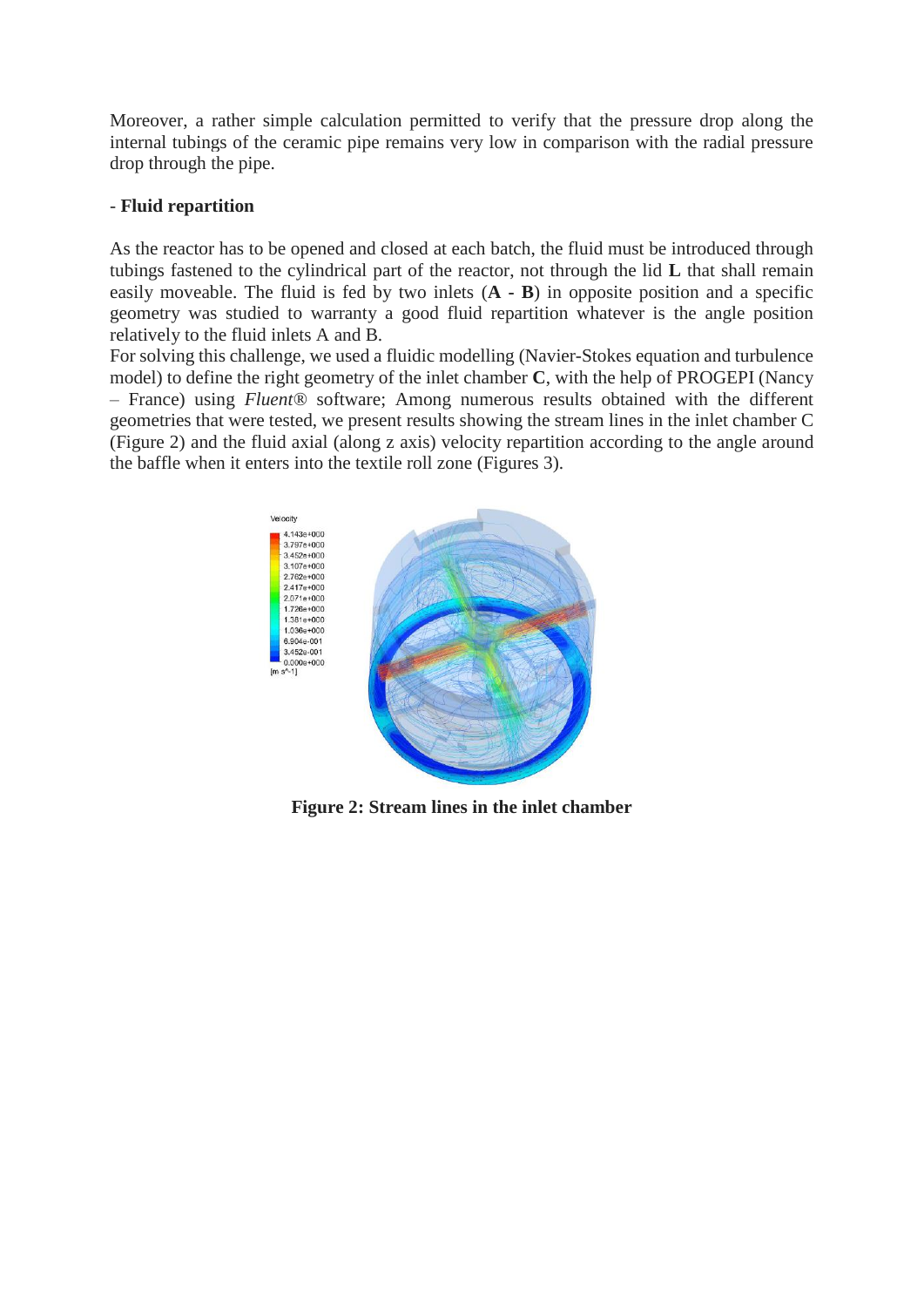

**Figure 3: Fluid velocity repartition at inlet in the reaction zone for two different geometry of the inlet chamber**

In order to validate this modelling, we also operated an (very rough) empirical residence time distribution measurement at pilot scale in two ways:

- The textile roll was impregnated by a colorant sensitive to pH (bromophenol blue: blue for  $pH > 4.6$  - green for  $3.0 < pH < 4.6$  – yellow for  $pH < 3.0$  and, after equilibrating the fluid flow, we injected a long pulse of acetic acid.

- The textile roll was impregnated by a colorant sensitive to pH (bromothymol blue: blue for  $pH > 7.6$  – green for 6.0 <  $pH < 7.6$  – yellow for  $pH < 6.0$  in a range where CO<sub>2</sub> will change color. In both cases, the textile was then unrolled and the color change gives a rough idea of the fluid repartition through the textile, as shown for the satisfactory cases presented on Figure 4a and 4b.



**Figures 4: Bromophenol test (acetic acid in nitrogen): quasi homogeneous color (left) Bromothymol test (CO2): quasi homogeneous colour change to green (right)**